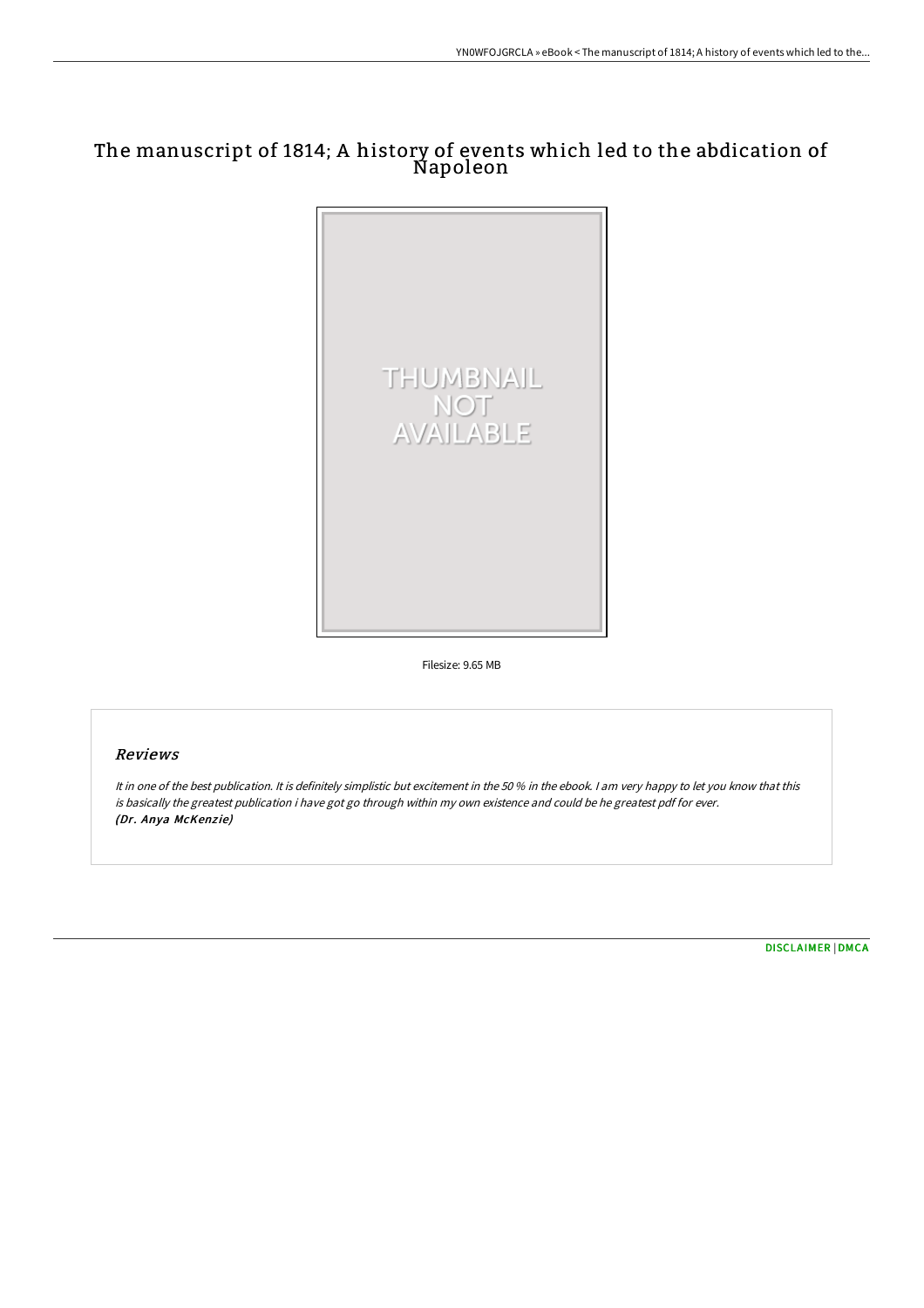## THE MANUSCRIPT OF 1814; A HISTORY OF EVENTS WHICH LED TO THE ABDICATION OF NAPOLEON



To save The manuscript of 1814; A history of events which led to the abdication of Napoleon eBook, remember to refer to the web link beneath and download the file or get access to other information that are in conjuction with THE MANUSCRIPT OF 1814; A HISTORY OF EVENTS WHICH LED TO THE ABDICATION OF NAPOLEON book.

General Books LLC. Paperback. Book Condition: New. This item is printed on demand. Paperback. 96 pages. This historic book may have numerous typos and missing text. Purchasers can download a free scanned copy of the original book (without typos) from the publisher. Not indexed. Not illustrated. 1823 Excerpt: . . . XOTE FROM PRINCE METTERNICH, IN REPLY TO THE DUKE OF BASSANOS LETTER, DATED AUGUST 18, 1813. Pi-ague, August 21, 1S13. The undersigned Secretary of State, and Foreign Affairs, yesterday received the official letter which the Duke of Bassano did him the honour to address to him on the 18th of August. Now that war has commenced between Austria and France, the Austrian Cabinet does not think it necessary to repel the gratuitous accusations contained in the Duke of Bassanos letter. Confidently relying on public opinion, Austria calmly awaits the judgment of Europe and of posterity. As the proposition of his Majesty the Emperor of France, affords the Emperor of A ustria a faint hope of obiaining a general peace, his Imperial Majesty has thought proper to accept it. He has consequently directed the undersigned to communicate to the Russian and Prussian cabinets the demand for the opening of a Congress, which, without a suspension of hostilities, shall deliberate on the means of bringing about a general peace. Their Majesties the Emperor Alexander and the King of Prussia, animated by the same sentiments as their august Ally, have authorized the undersigned to declare to his Excellency the Duke of Bassano, that as they cannot decide on a subject of common interest, without previously consulting the other Allied Powers, the three courts will immediately communicate the proposition of France to the rest of the Allies. The undersigned has requested that the overtures of all the Allied Courts, in reply to the...

**D** Read The [manuscript](http://albedo.media/the-manuscript-of-1814-a-history-of-events-which.html) of 1814; A history of events which led to the abdication of Napoleon Online  $\blacksquare$ Download PDF The [manuscript](http://albedo.media/the-manuscript-of-1814-a-history-of-events-which.html) of 1814; A history of events which led to the abdication of Napoleon